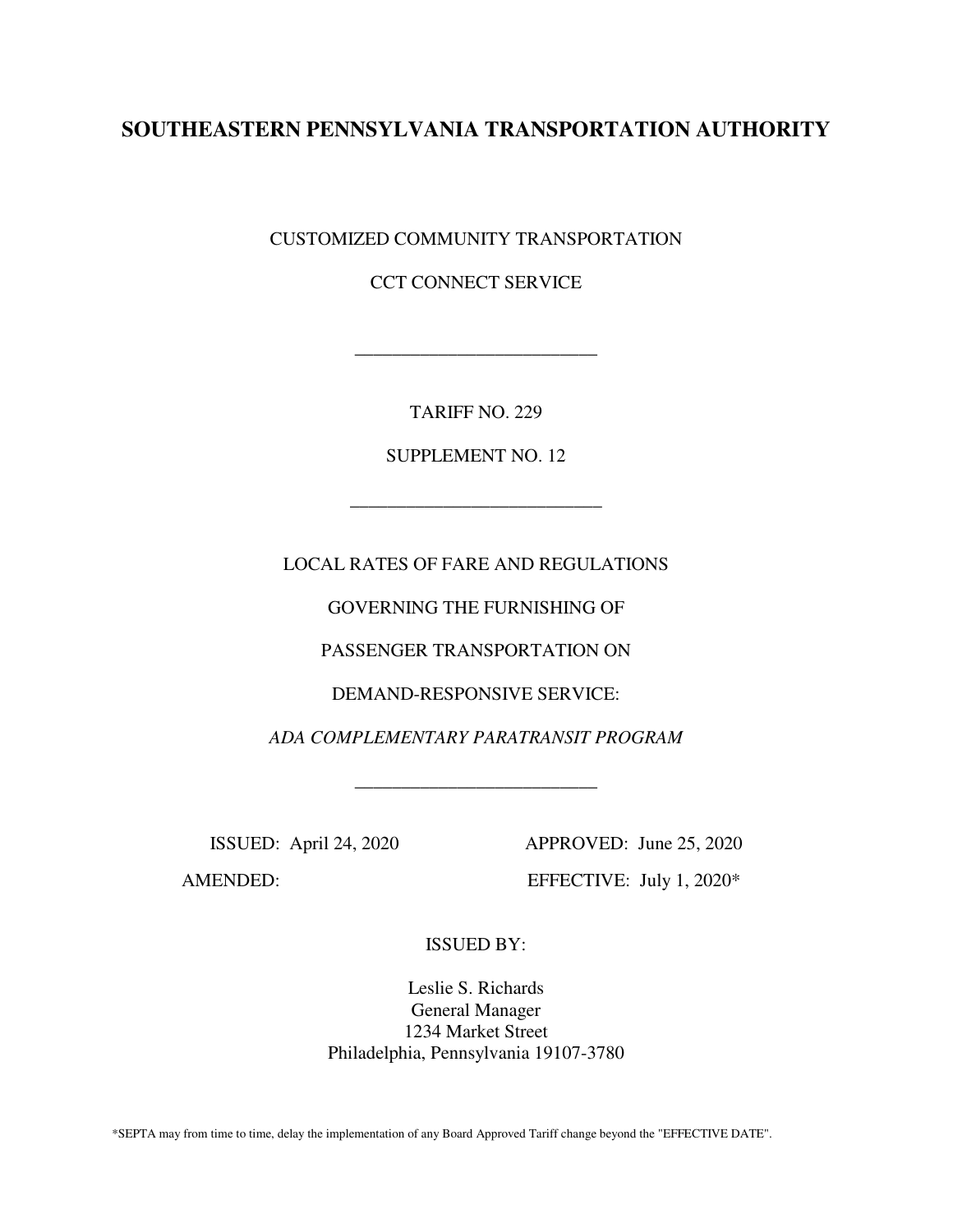## **CHANGES MADE BY THIS TARIFF**

- 1) The Inter-County Charge was reduced from ONE DOLLAR (\$1.00) to SEVENTY-FIVE CENTS (\$0.75).
- 2) The Zone Charge was reduced from ONE DOLLAR (\$1.00) to SEVENTY-FIVE CENTS (\$0.75).
- 3) The SEVENTY-FIVE CENTS (\$0.75) charge will only be applied once per trip and the maximum cost for a single trip will not exceed FIVE DOLLARS (\$5.00).
- 4) Personal Care Attendants (PCA) traveling with a disabled rider granted free transportation on all SEPTA vehicles.
- 5) Upon SEPTA Key implementation on CCT, the following will occur.
	- ° Tokens and Legacy TrailPasses will no longer be accepted.
	- ° Fare payment will be available via a SEPTA Key CCT Card or cash.
- 6) At the discretion of the Authority, SEPTA may provide non ADA paratransit service to/from agencies within one and three-fourths (1.75) mile of a regular fixed route bus by contract as noted in Section (H).
- 7) The form of ID used by SEPTA employees changed.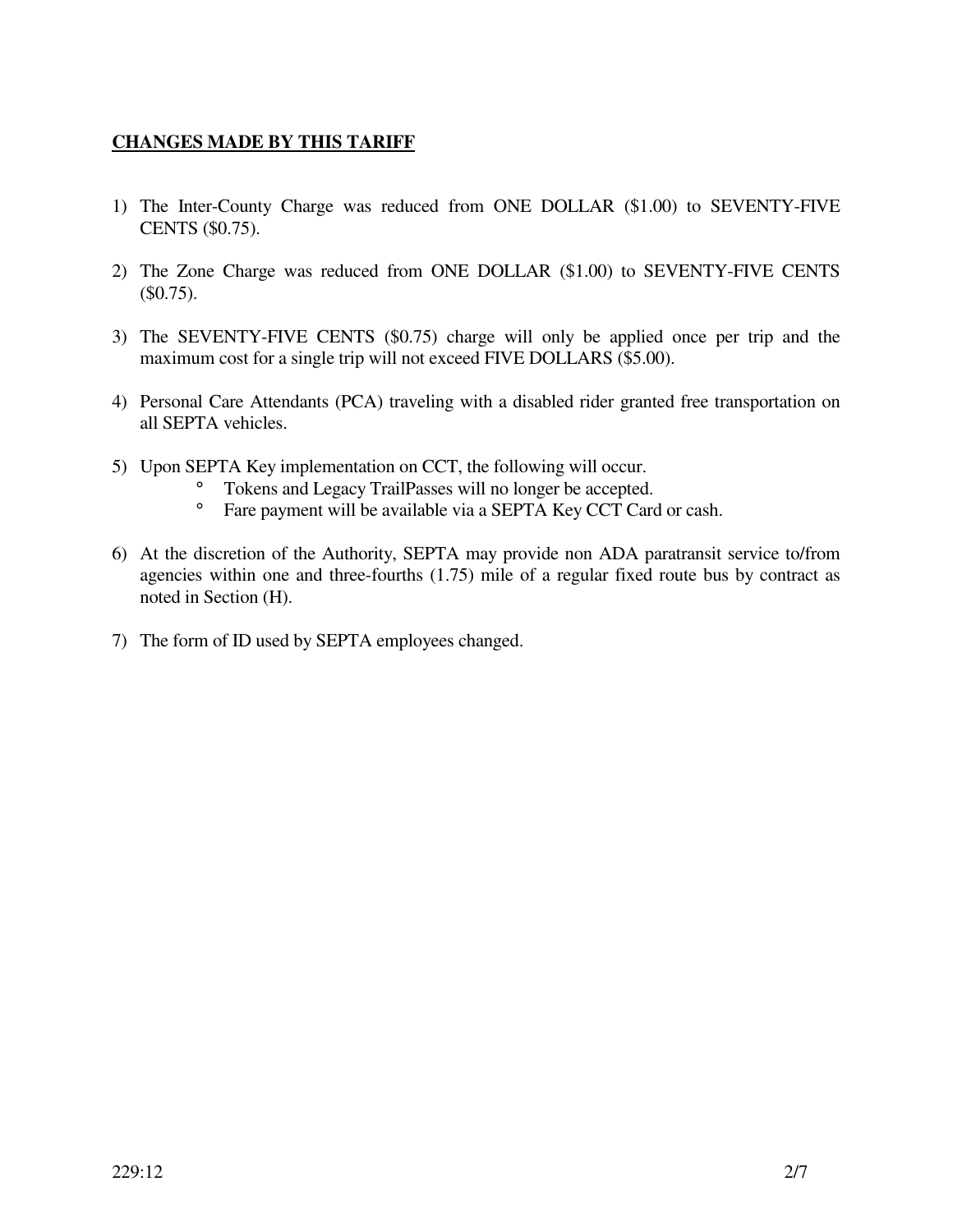## **(A) DEFINITIONS**

- 1) **ADA**  Americans with Disabilities Act of 1990 (42 U.S.C. 12101-12213).
- 2) **ADA Complementary Paratransit** demand-responsive, ride-shared transportation provided to persons with disabilities by transit agencies under the terms and conditions of U.S. Department of Transportation and U.S. Department of Justice regulations.
- 3) **Non-ADA Complementary Service**  demand-responsive, ride-shared transportation provided to persons with disabilities by transit agencies. This service is not regulated by the terms and conditions of the ADA.
- 4) **Paratransit**  demand-responsive, ride-shared public transportation operating over the highway and street system and distinct from fixed guideway, regular fixed-route bus service, charter service and taxicab service. SEPTA Customized Community Transportation CCT CONNECT is a coordinated, ride-shared, advance reservation service targeted at the transportation disabled and senior citizen market which operates on an unconstrained route and purpose basis.
- 5) **Personal Care Attendant ("PCA")**  an individual who must accompany a disabled person in order to provide personal care and assistance in life activities or travel. It is required that a PCA be registered in advance with SEPTA's ADA Complementary Paratransit service.
- 6) **Regular fixed route bus and/or light rail routes:** All service on fixed-route bus and light rail routes except commuter, express, shuttle, closed-door, or limited-hour service.
- 7) **Ride-sharing (or shared-ride) service:** coordinated or co-mingled demand-responsive service; public paratransit service in which passengers with different origins and/or destinations share the same vehicle, as opposed to exclusive-ride taxicab service.
- 8) **Shared-Ride Program** ride-shared, non-emergency public paratransit service for senior citizens, by advance reservation, funded by the Pennsylvania Lottery Fund and managed by a County Coordinator under an agreement with the Pennsylvania Department of Transportation and Pennsylvania Act 36 of 1991. (Provision of this service in Philadelphia County by SEPTA is governed by SEPTA Tariff 146.)
- 9) **Closed-door service**  vehicle operation to and from a specific location where the door remains closed and no pickups or drop-offs are made in the intervening area.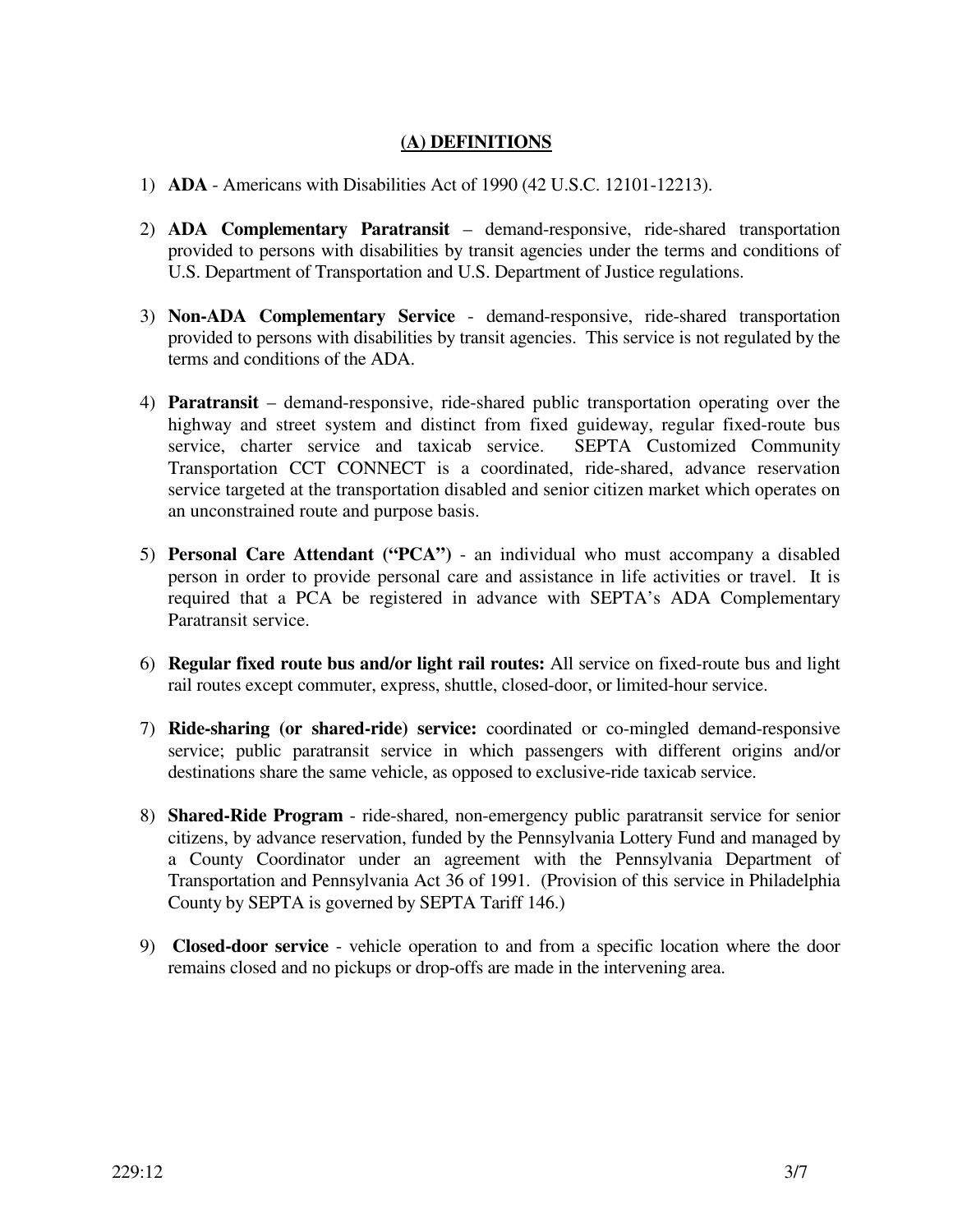## **(B) FARES**

- 1) A FOUR DOLLARS AND TWENTY-FIVE CENTS (\$4.25) cash base fare or ONE VALID SEPTA TOKEN PLUS ONE DOLLAR AND SEVENTY-FIVE CENTS (\$1.75), or a valid WEEKLY or MONTHLY ZONE 2 TRAILPASS entitles an ADA Complementary Paratransit-eligible and properly identified individual to a one-way trip from any point of origin to any point of destination within the service area. Fares are paid to the vehicle operator upon boarding.
	- a) A SEVENTY-FIVE CENTS (\$0.75) inter-county charge applies to a trip traveling more than three miles into an adjacent county.
	- b) A SEVENTY-FIVE CENTS (\$0.75) zone charge may apply for distances beyond 10 miles for trips beginning or ending in suburban counties. The charge is rounded up to the nearest 10 miles.
	- c) The SEVENTY-FIVE CENTS (\$0.75) charge will only be applied once per trip and the maximum cost for a single trip will not exceed FIVE DOLLARS (\$5.00).
- 2) Upon implementation of the SEPTA Key CCT Card, changes to the method of payment of fares will take place as follows:
	- a) Tokens will no longer be accepted for payment of fares. SEPTA will provide 60-day notice prior to elimination.
	- b) Weekly and Monthly Zone 2 TrailPass magnetic swipe cards will be replaced by the SEPTA Key CCT Card with an attached valid Weekly/Monthly Zone 2 TrailPass, upon 60-day notice. The Weekly and Monthly Zone 2 TrailPass will be accepted for fare payment as described above in Section (B-1). Additional fees may be paid in cash or with funds from the SEPTA Key CCT Card's Travel Wallet. See Tariff 154 for a description of a Weekly and Monthly TrailPass.
	- c) SEPTA Key CCT Cards are subject to the same SEPTA Key Card fees found in Tariff No. 1 for lost, stolen or damaged cards
- 3) All eligible individuals must present a valid ADA Complementary Paratransit Identification Card to the vehicle operator with payment of fare. Upon request, the identification card holder must identify himself or herself to the satisfaction of the vehicle driver. Identification cards may be used only by the person to whom issued, and must be kept in the possession of the passenger during the entire trip. Upon boarding and exiting, the passenger or his/her designate may be required to pass the identification card through a reading device where vehicle equipment is operable to do so.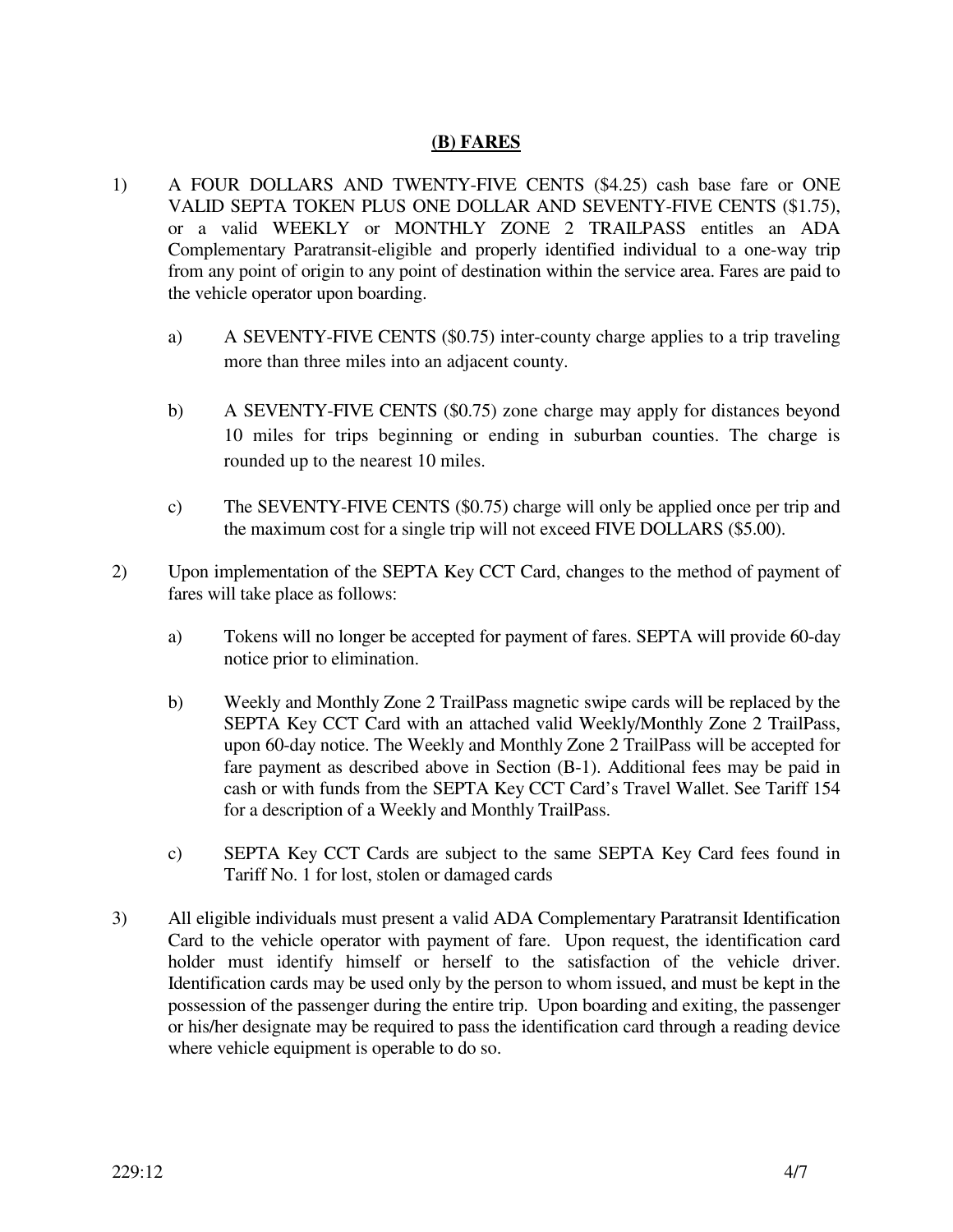Upon implementation of SEPTA Key CCT Card, all eligible individuals must present a valid SEPTA Key CCT Photo ID Card with a Travel Wallet or valid pass product attached for payment of the fare. This will replace the ADA Complementary Paratransit Identification Card.

- 4) One (1) Companion may, by advance reservation, accompany an eligible individual on ADA Complementary Paratransit from the same point of origin to the same point of destination at the same fare as the eligible patron. Additional companions may be transported at the same fare as the eligible patron, provided space is available for them on the vehicle and that transportation of the additional individuals will not result in a denial of service to ADA Complementary Paratransit-eligible individuals. All companions shall have the same origin and destination as the eligible individual.
	- a) Upon implementation of SEPTA Key CCT Card, all companion payment options will be defined at a later date.
- 5) One (1) Personal Care Attendant (PCA), the need for whom must be identified in the ADA Complementary Paratransit registration process as necessary to accompany the disabled rider from the same point of origin to the same point of destination, may ride free on all SEPTA vehicles. The Disabled Passenger must present a valid PCA registration card and the Attendant must be in the company of the disabled passenger to be allowed to ride free of charge. Should this card be presented (for free travel) without the presence of a disabled passenger, the PCA registration card will not be honored and a full fare will be requested.

## **(C) SERVICE AREA**

## **ADA Complementary ParaTransit Service**

- 1) SEPTA ADA Complementary Paratransit service will be provided on a ride-shared, advance-reservation basis anywhere within the city limits of Philadelphia. In accordance with USDOT ADA regulations, service will be provided to origins and destinations within ¾ mi. corridors on both sides of regular SEPTA fixed route bus and light rail routes, and within a  $\frac{3}{4}$  mi. radius from the end point of the route to the parallel sides of the corridor within Bucks, Chester, Delaware and Montgomery Counties.
- 2) At the discretion of the Authority, SEPTA may provide non ADA paratransit service to/from agencies within one and three-fourths (1.75) mile of a regular fixed route bus by contract as noted in Section (H).
- 3) Whenever any street forms the boundary of the service area, both sides of the street, and the facilities which open directly on said street, shall be considered to be within the service area. Within the Pottstown Area Rapid Transit (PART) operating area, and in between operating areas designated above, SEPTA service is provided on a closed-door basis only. SEPTA provides service in PART operating area only during hours PART is not operating.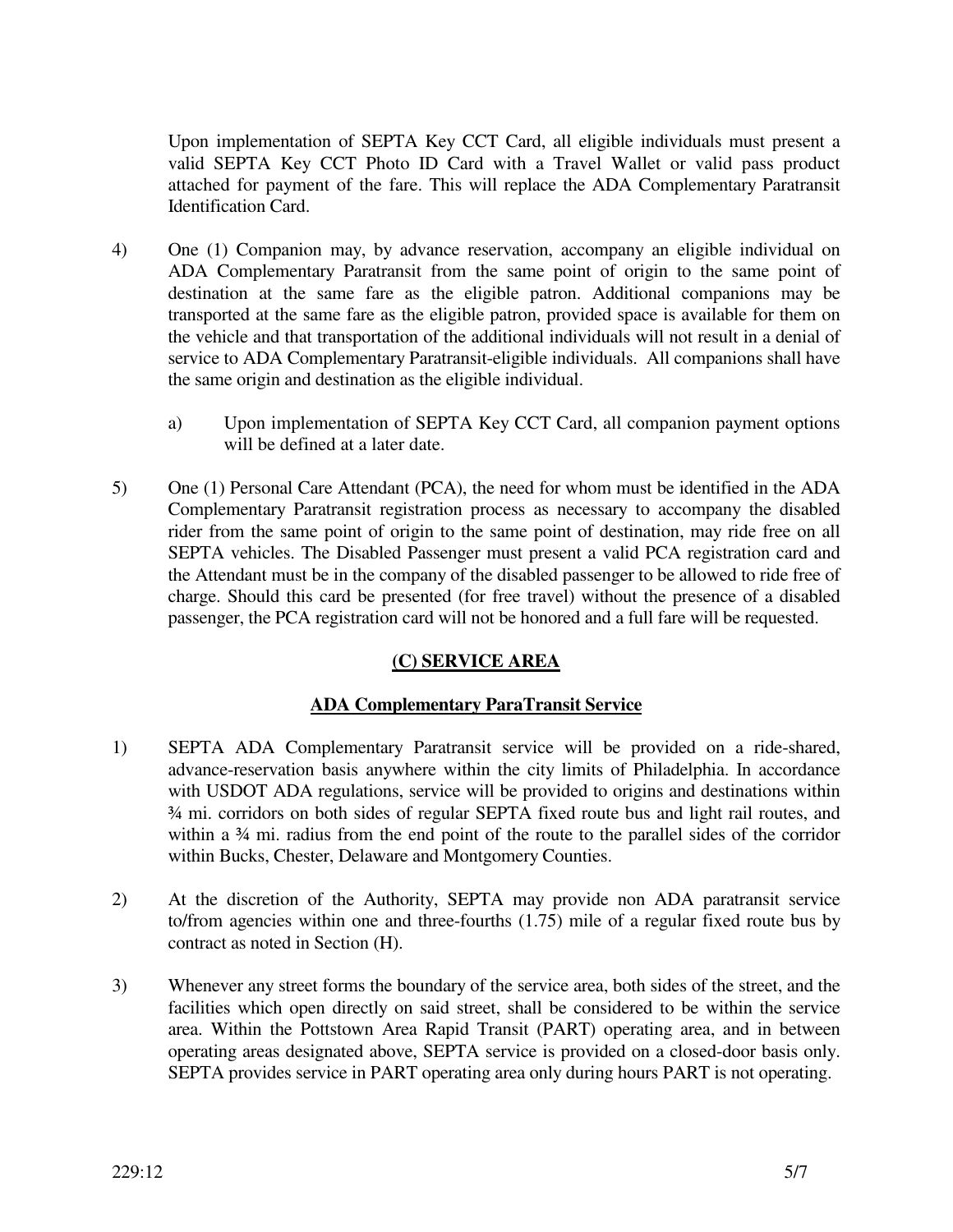4) Agency-purchased service will be provided as arranged within Bucks, Chester, Delaware, Montgomery and Philadelphia counties, subject to the conditions of agreement, as outlined below in Section (H).

#### **(D) TRANSFERS/FEEDER SERVICE**

- 1) Other than the fares described herein, no charge will be made for ADA Complementary Paratransit trips requiring change(s) to other SEPTA CCT CONNECT vehicle(s) enroute.
- 2) The ADA Complementary Paratransit fare will be waived for SEPTA ADA Complementary Paratransit service provided as feeder service to or from SEPTA's regular fixed route transportation for a registered ADA Complementary Paratransit rider and, if any, the accompanying Personal Care Attendant and/or companion(s).

#### **(E) CHILDREN**

No special reduced rates of fares are made for children. Children may be considered among the non-eligible companions to an ADA Complementary Paratransit-eligible rider, or if ADA Complementary Paratransit-eligible, shall pay the regular per trip revenue.

## **(F) CONDITIONS OF SERVICE**

- 1) SEPTA ADA Complementary Paratransit service is provided as non-exclusive, ride-shared service. All trip requests are accommodated *in the order received, with unrestricted trip purpose and frequency, and with unprioritized disability, trip purpose, origin or destination.*
- 2) No same-day or emergency service shall be provided.
- 3) The purpose of this program is to provide for the transportation needs of persons with disabilities who are functionally unable to use and/or access SEPTA's fixed-route transportation (regular bus) system.
- 4) Passenger requests for service must include the passenger's name, origin and destination, travel times, Paratransit Identification Number and appropriate information necessary to schedule the trip.

## **(G) FREE TRANSPORTATION**

The following persons will be carried on SEPTA's ADA Complementary Paratransit service at no charge:

 SEPTA employees, or SEPTA retirees who are ADA Complementary Paratransit eligible, presenting SEPTA Key CCT Card.